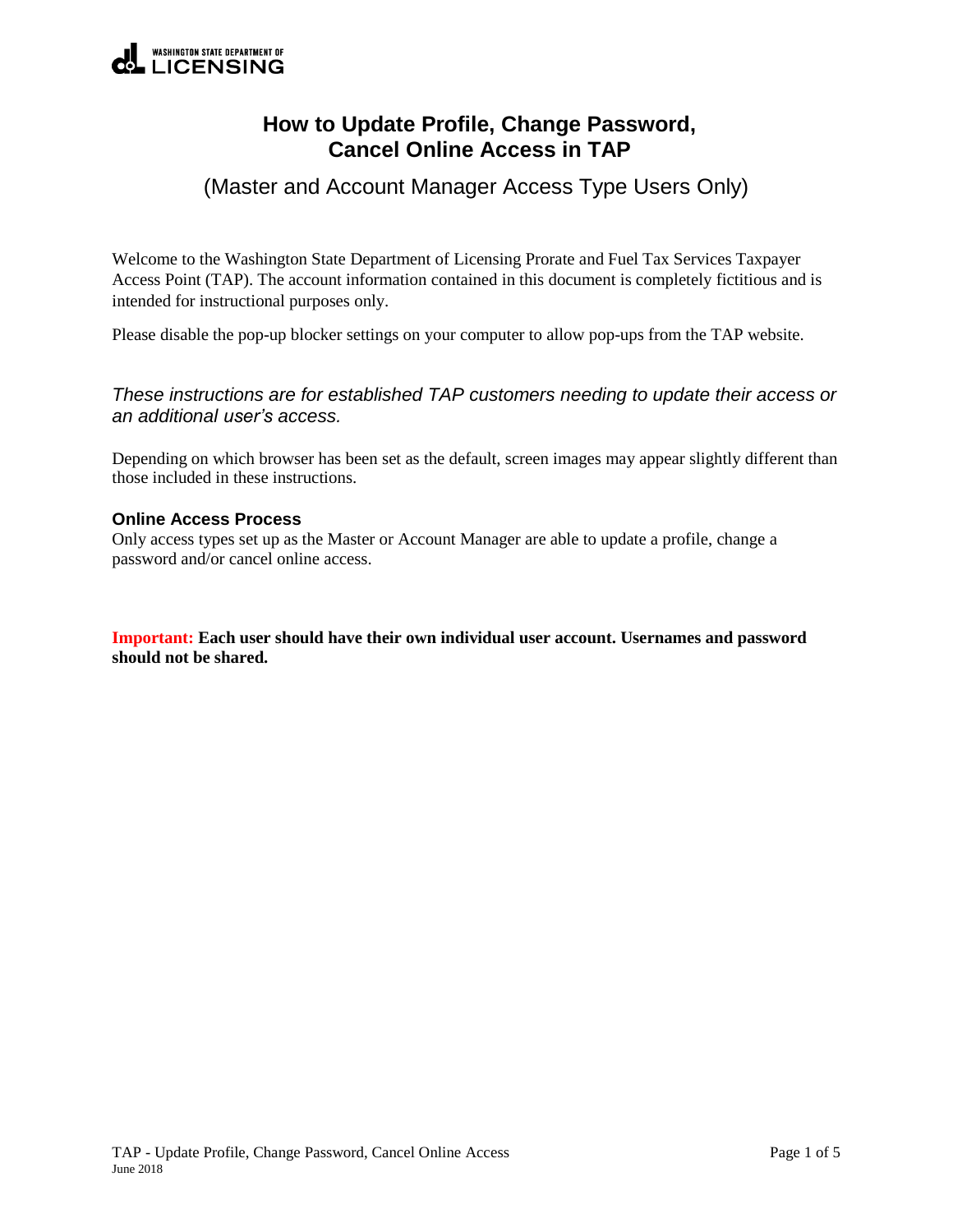### **Instructions for Updating Profile**

Log into Taxpayer Access Point (TAP).

*Note: For more Instructions on how to log into your TAP account, see [How to log into TAP.](http://www.dol.wa.gov/vehicleregistration/docs/TAP-how-to-log-into-tap.pdf)*

| <b>A</b> ccess<br>loint<br>P   |                                                       |                                                         |                                            |                        | <b>WASHINGTON STATE DEPARTMENT OF</b><br><b>.</b> LICENSING |                                          |                            |
|--------------------------------|-------------------------------------------------------|---------------------------------------------------------|--------------------------------------------|------------------------|-------------------------------------------------------------|------------------------------------------|----------------------------|
| <b>Menu</b><br>Log Off<br>Home | <b>FT SAMPLE</b><br>Federal Employer ID<br>My Balance | 44-4444444<br>\$368.50                                  | Names And Addresses                        |                        | I Want To<br>View Profile                                   | Make a Payment<br>Register a New Account |                            |
| Back                           | Accounts <sup>10</sup> History <sup>1</sup>           |                                                         | Messages <sup>4</sup> Letters <sup>0</sup> |                        |                                                             |                                          |                            |
| View Support ID                | My Accounts <sup>10</sup>                             |                                                         |                                            |                        |                                                             |                                          |                            |
| <b>Navigation</b>              | <b>My Accounts</b>                                    |                                                         |                                            |                        |                                                             | Hide History Filter                      |                            |
|                                | Account Id                                            | Account Type                                            | Name                                       | Frequency              | Address                                                     | <b>Balance Status</b>                    |                            |
| » My Accounts                  | 0076001-RS01<br>0076001-FD                            | Unlicensed Refund : FT SAMPLE                           |                                            | <b>Rfn Monthly</b>     | 123 SAMPLE ST OLYMPIA WA<br>123 SAMPLE ST OLYMPIA WA        |                                          | 0.00 Active                |
|                                | 0076001-RA01                                          | <b>Fuel Distributor</b><br>Unlicensed Refund, FT SAMPLE | <b>FT SAMPLE</b>                           | Monthly                | 123 SAMPLE ST OLYMPIA WA                                    |                                          | 0.00 Active<br>0.00 Active |
| <b>TAP Help</b>                | 0076001-FC                                            | <b>Fuel Carrier</b>                                     | <b>FT SAMPLE</b>                           | Rfn Monthly<br>Monthly | 123 SAMPLE ST OLYMPIA WA                                    |                                          | 0.00 Active                |
|                                | 0076001-FT01                                          | Fuel Terminal                                           | <b>FT SAMPLE</b>                           |                        | 123 SAMPLE ST OLYMPIA WA                                    |                                          | 0.00 Active                |
| <b>TAP How-To Videos</b>       | 0076001-FB                                            | Fuel Blender                                            | <b>FT SAMPLE</b>                           | Monthly<br>Monthly     | 123 SAMPLE ST OLYMPIA WA                                    |                                          | 0.00 Active                |
|                                | 0076001-RM01                                          | Unlicensed Refund IFT SAMPLE                            |                                            | Rfn Monthly            | 123 SAMPLE ST OLYMPIA WA                                    |                                          | 0.00 Active                |
|                                | 0076001-FA                                            | Aircraft Fuel DistribuFT SAMPLE                         |                                            | Monthly                | 123 SAMPLE ST OLYMPIA WA                                    | 388.50 Active                            |                            |
| <b>TAP Frequently Asked</b>    | 0076001                                               | <b>IFTA</b>                                             | <b>FT SAMPLE</b>                           |                        | 123 SAMPLE ST OLYMPIA WA                                    |                                          | 0.00 Active                |
|                                |                                                       |                                                         |                                            | Quarterly              | 123 SAMPLE ST OLYMPIA WA                                    | 0.00 Active                              |                            |
| Questions                      | 0076001-1201                                          | <b>IRP Fleet</b>                                        | <b>FT SAMPLE</b>                           | Prorate Fisc           |                                                             |                                          |                            |

Under I Want To…, click on **View Profile**.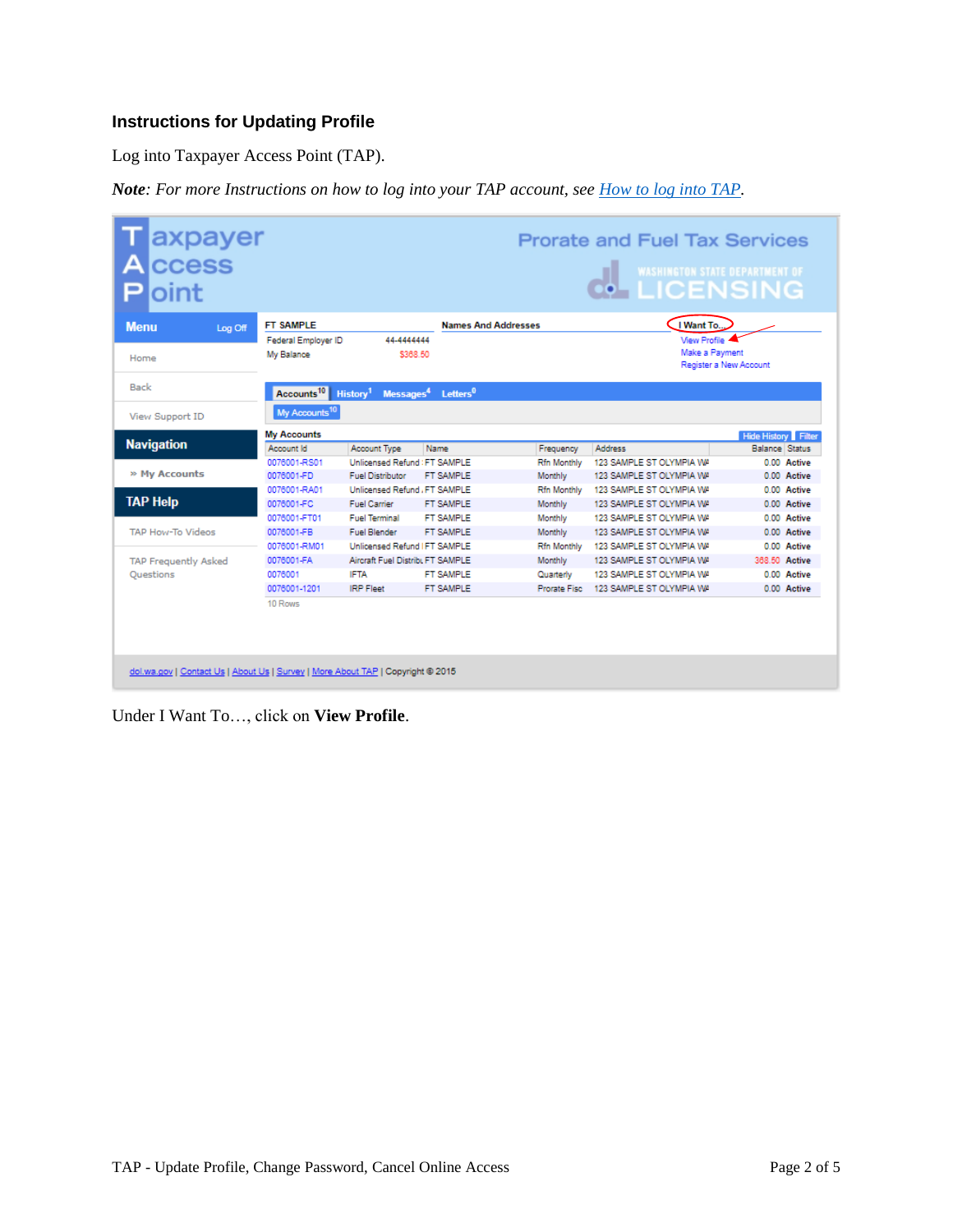| T axpayer<br>A ccess                                                            |                                                  |                                                  | <b>Prorate and Fuel Tax Services</b>                                                                                             | <b>WASHINGTON STATE DEPARTMENT OF</b>              |
|---------------------------------------------------------------------------------|--------------------------------------------------|--------------------------------------------------|----------------------------------------------------------------------------------------------------------------------------------|----------------------------------------------------|
| <b>P</b> loint                                                                  |                                                  |                                                  |                                                                                                                                  | <b>O. LICENSING</b>                                |
| <b>Menu</b><br>Log Off<br>Home                                                  | Profile<br>Web Name<br>Phone 1                   | : test<br>$1 - 41$                               | I Want To<br><b>View Accounts</b><br>Update Profile<br>Change My Password                                                        |                                                    |
| Back                                                                            | Phone 2<br>Email<br>Question<br>Auth Email<br>τł | $1 + 1$<br>t La<br>: In what city were you born? | Cancel My Online Access<br>Add an Additional Username<br>Grant Access to My Accounts<br>Request Access to Another User's Account |                                                    |
| View Support ID<br><b>Navigation</b>                                            | <b>Manage Payment Options</b>                    | <b>Third Party Payment Options</b>               | Distribute Access to My Third Party Accounts<br><b>Manage Logons</b>                                                             |                                                    |
| My Accounts                                                                     | Logons                                           | My Accounts Access<br>Settings                   |                                                                                                                                  |                                                    |
| » Profile                                                                       | <b>My Logons</b><br>Web Logon                    | Web Name                                         |                                                                                                                                  | <b>Hide History</b> Filter<br>Has Access           |
| <b>TAP Help</b>                                                                 | fitest<br>sample                                 | test<br>jane doe                                 | Master<br>Account Manager                                                                                                        | $\mathcal{A}$<br>Active<br>$\mathcal{A}$<br>Active |
| <b>TAP How-To Videos</b>                                                        | sample2<br>sample3                               | sample2<br>sample3                               | Account Manager<br>View Only                                                                                                     | $\mathcal{A}$<br>Active<br>$\mathcal{A}$<br>Active |
| <b>TAP Frequently Asked</b><br>Ouestions                                        | sample4<br>5 Rows                                | sample4                                          | Account Manager                                                                                                                  | s<br>Active                                        |
| dol.wa.gov   Contact Us   About Us   Survey   More About TAP   Copyright @ 2015 |                                                  |                                                  |                                                                                                                                  |                                                    |

Click **Update Profile** hyperlink.

| Profile                        |                                             |                              | A<br>$\mathcal{D}$<br>$\mathbf x$ |
|--------------------------------|---------------------------------------------|------------------------------|-----------------------------------|
| Profile                        |                                             |                              |                                   |
| Web Logon fittest              |                                             | Country USA                  | Type<br>۰<br>≂                    |
| Web Name test                  |                                             | Phone 1                      |                                   |
|                                | Email testprofile@dol.wa.gov                | Country USA                  | Type<br>▼                         |
|                                | Secret Question In what city were you born? | Phone 2                      |                                   |
|                                | New Question   In what city were you born?  |                              |                                   |
| Answer                         |                                             |                              |                                   |
| Confirm                        |                                             |                              |                                   |
| <b>Authentication Contact</b>  |                                             |                              |                                   |
| Send Authentication Text       |                                             | Email testprofile@dol.wa.gov |                                   |
| Send Authentication Email<br>۰ |                                             |                              |                                   |
| Send Text or Email             |                                             |                              |                                   |
|                                |                                             |                              | <b>Cancel</b><br><b>Save</b>      |
|                                |                                             |                              |                                   |

Make any necessary changes and **Save.**

*Note: The authentication contact is the person who will receive the authentication code for this profile as part of the TAP two part authentication process. (The authentication code is only valid for one time use, you will be sent a different code each time.)*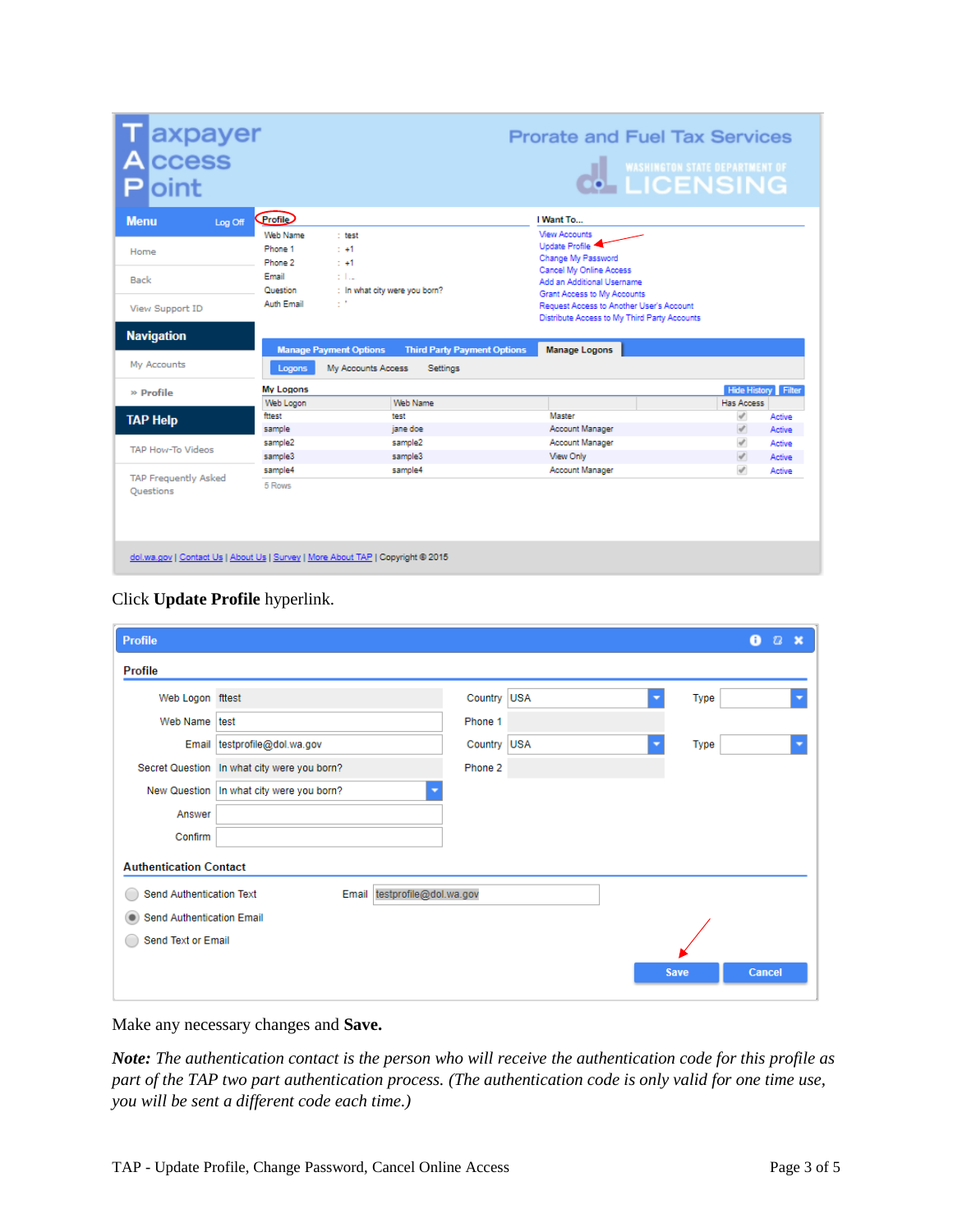# **Changing My Password**

| <b>T</b> axpayer<br><b>A</b> ccess<br>$\mathsf{Point}$                          |                                                                   |                                                                               | <b>Prorate and Fuel Tax Services</b>                                                                                                                                                                                                                    | <b>CO-LICENSING</b>        |
|---------------------------------------------------------------------------------|-------------------------------------------------------------------|-------------------------------------------------------------------------------|---------------------------------------------------------------------------------------------------------------------------------------------------------------------------------------------------------------------------------------------------------|----------------------------|
| <b>Menu</b><br>Log Off                                                          | Profile                                                           |                                                                               | I Want To                                                                                                                                                                                                                                               |                            |
| Home<br>Back<br>View Support ID                                                 | Web Name<br>Phone 1<br>Phone 2<br>Email<br>Question<br>Auth Email | : test<br>$1 + 1$<br>$1 + 1$<br>t La<br>: In what city were you born?<br>is f | <b>View Accounts</b><br><b>Undate Profile</b><br>Change My Password<br>Cancel My Online Access<br>Add an Additional Username<br>Grant Access to My Accounts<br>Request Access to Another User's Account<br>Distribute Access to My Third Party Accounts |                            |
| <b>Navigation</b><br>My Accounts                                                | <b>Manage Payment Options</b><br>Logons                           | <b>Third Party Payment Options</b><br>My Accounts Access<br>Settings          | <b>Manage Logons</b>                                                                                                                                                                                                                                    |                            |
| » Profile                                                                       | <b>My Logons</b>                                                  |                                                                               |                                                                                                                                                                                                                                                         | <b>Hide History</b> Filter |
|                                                                                 | Web Logon                                                         | Web Name                                                                      |                                                                                                                                                                                                                                                         | Has Access                 |
| <b>TAP Help</b>                                                                 | fttest                                                            | test                                                                          | Master                                                                                                                                                                                                                                                  | Active                     |
|                                                                                 | sample                                                            | jane doe                                                                      | Account Manager                                                                                                                                                                                                                                         | s<br>Active                |
| <b>TAP How-To Videos</b>                                                        | sample2                                                           | sample2                                                                       | Account Manager                                                                                                                                                                                                                                         | $\mathcal{A}$<br>Active    |
|                                                                                 | sample3                                                           | sample3                                                                       | View Only                                                                                                                                                                                                                                               | $\mathcal{A}$<br>Active    |
| <b>TAP Frequently Asked</b><br>Ouestions                                        | sample4<br>5 Rows                                                 | sample4                                                                       | Account Manager                                                                                                                                                                                                                                         | s<br>Active                |
| dol.wa.gov   Contact Us   About Us   Survey   More About TAP   Copyright @ 2015 |                                                                   |                                                                               |                                                                                                                                                                                                                                                         |                            |

From View Profile level, under I Want To…, select **Change My Password** hyperlink.

| <b>Profile</b>                                                                                  | A<br>- 12<br>$\mathbf{\mathbf{x}}$                                                                                                                                                                        |
|-------------------------------------------------------------------------------------------------|-----------------------------------------------------------------------------------------------------------------------------------------------------------------------------------------------------------|
| <b>Change Password</b>                                                                          |                                                                                                                                                                                                           |
| <b>Current Password</b><br>Required<br>New Password<br>Required<br>Confirm Password<br>Required | <b>Password Rules</b><br>Required Ewords cannot be reused<br>Minimum 8 characters<br>Passwords must contain both<br>letters and numbers<br>Passwords must contain both<br>uppercase and lowercase letters |
|                                                                                                 | <b>Cancel</b><br><b>Save</b>                                                                                                                                                                              |

Enter passwords and **Save.**